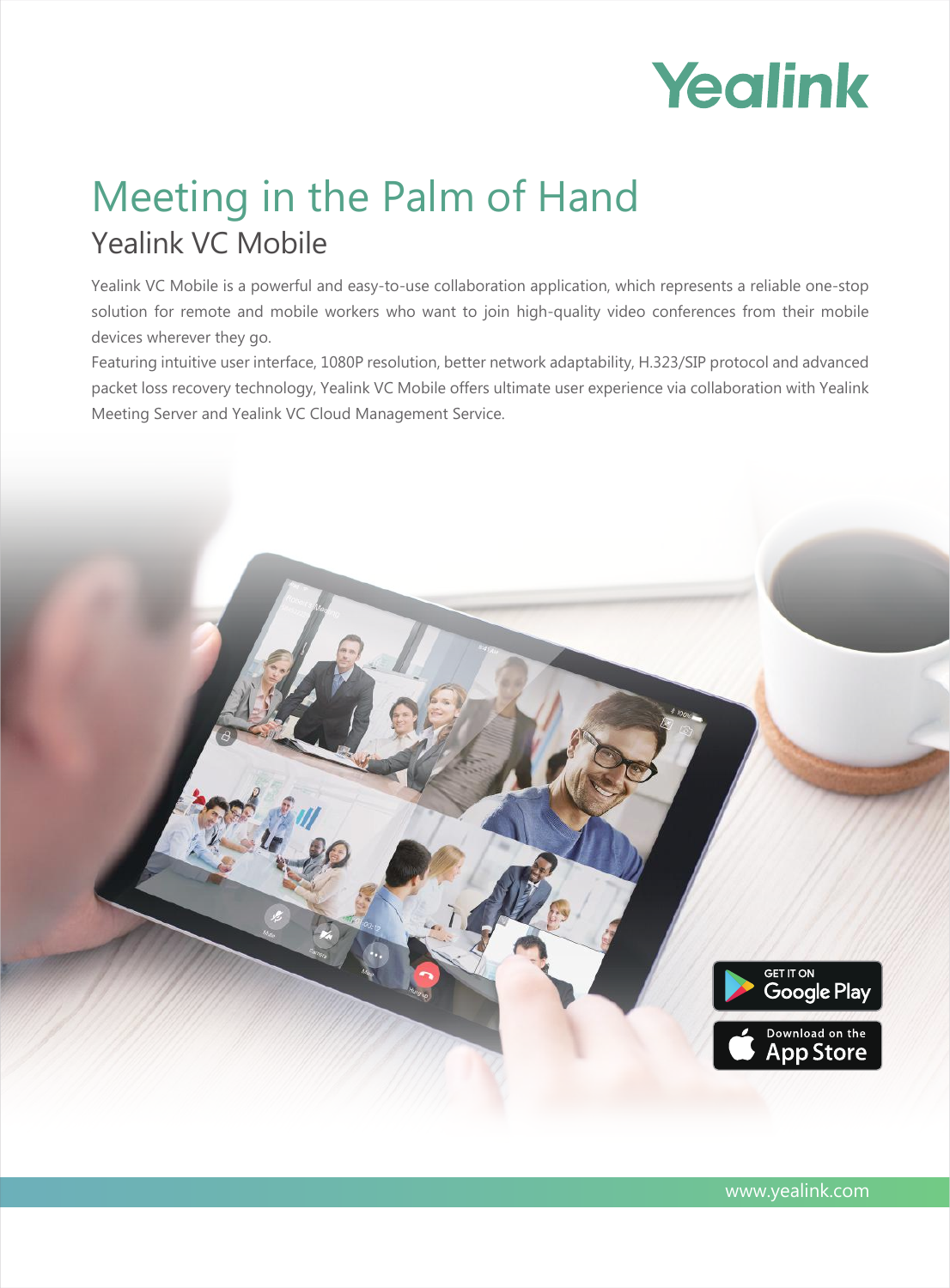### **Rich Conference Functions**

Cooperating with Yealink Meeting Server and Yealink VC Cloud Management Service, Yealink VC Mobile provides rich functions including one-touch create Virtual Meeting Room (VMR), automatic conference synchronization, one-touch conference access, conference control etc., enabling you to enjoy the advanced video conference solution.



### Full HD Video Quality

Yealink VC Mobile allows you to enjoy 1080p full HD video conferencing and content sharing from anywhere, thus creating a barrier-free communication.

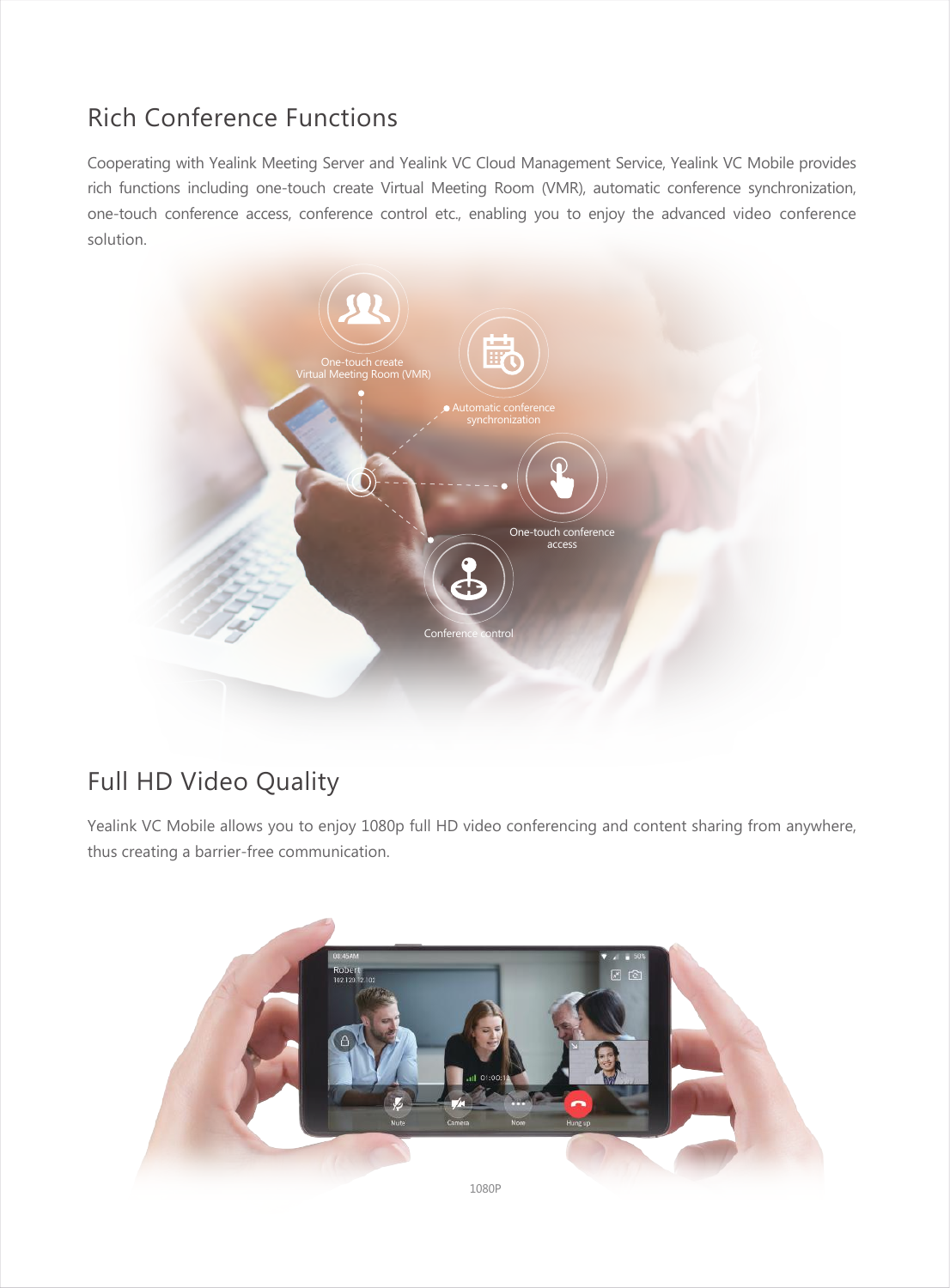## **Excellent Video Algorithm**

Yealink VC Mobile is enhanced in network adaptability thanks to the new video algorithm. The advanced H.264 high profile codec efficiently saves 50% of bandwidth. With an excellent video packet loss recovery technology, Yealink VC Mobile resists up to 30% video packet loss to ensure a clear video communication in unstable network environment.



#### H.323/SIP Dual-Protocol Support

Based on standard H.323/SIP dual-protocol support, Yealink VC Mobile stands out in greater compatibility with video conferencing systems, soft endpoints, IP phones etc., whether from Yealink or other manufacturers, further contributing to flexibility and efficiency.